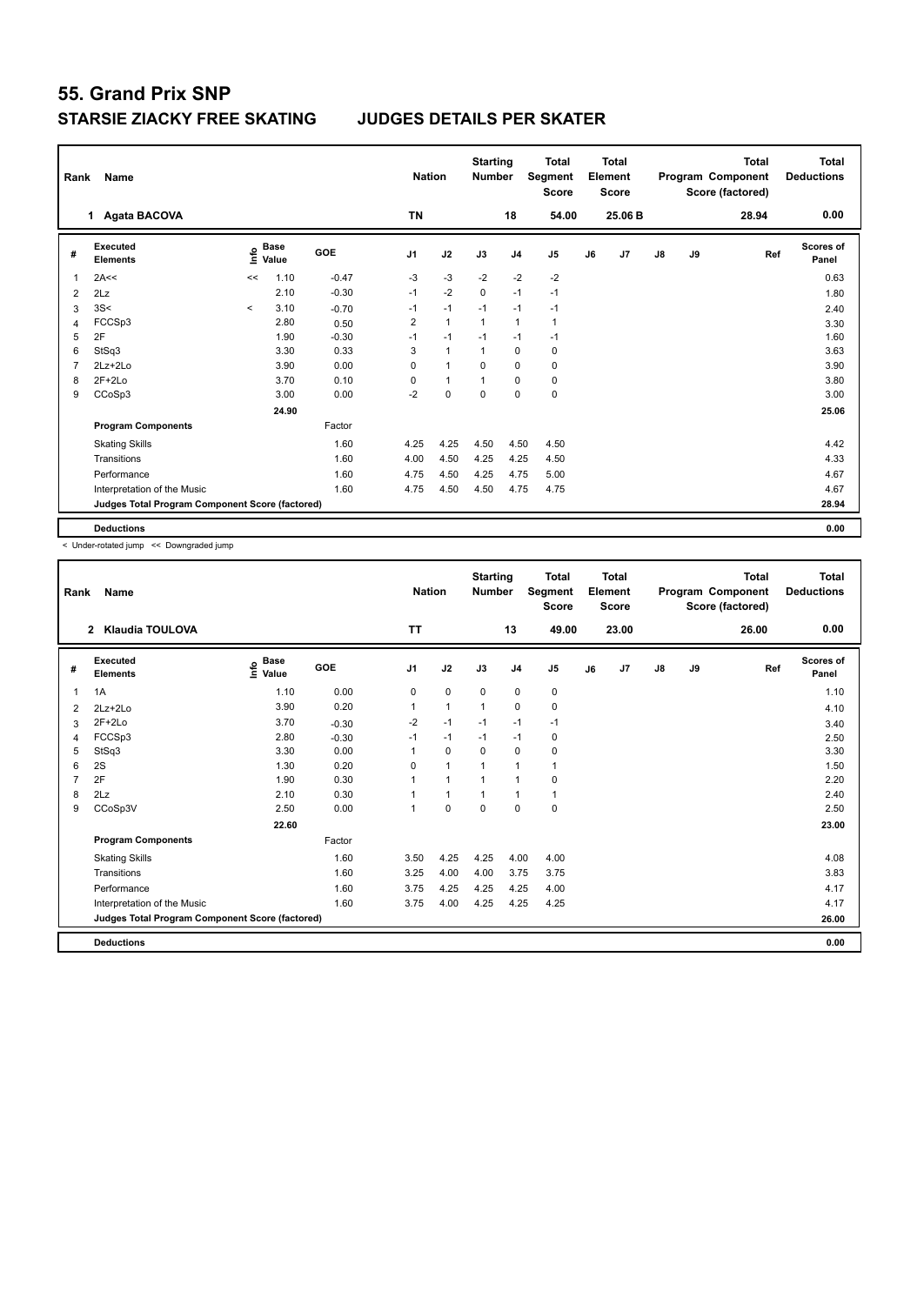| Rank           | Name                                            |             |                      |            | <b>Nation</b>  |                | <b>Starting</b><br><b>Number</b> |                | <b>Total</b><br>Segment<br><b>Score</b> |    | <b>Total</b><br>Element<br><b>Score</b> |               |    | <b>Total</b><br>Program Component<br>Score (factored) | Total<br><b>Deductions</b> |
|----------------|-------------------------------------------------|-------------|----------------------|------------|----------------|----------------|----------------------------------|----------------|-----------------------------------------|----|-----------------------------------------|---------------|----|-------------------------------------------------------|----------------------------|
|                | <b>Laura MOHNACZKA</b><br>3                     |             |                      |            | <b>BAP</b>     |                |                                  | 16             | 48.14                                   |    | 23.07                                   |               |    | 25.07                                                 | 0.00                       |
| #              | Executed<br><b>Elements</b>                     | <u>info</u> | <b>Base</b><br>Value | <b>GOE</b> | J <sub>1</sub> | J2             | J3                               | J <sub>4</sub> | J <sub>5</sub>                          | J6 | J7                                      | $\mathsf{J}8$ | J9 | Ref                                                   | <b>Scores of</b><br>Panel  |
| 1              | 2A<<                                            | <<          | 1.10                 | $-0.53$    | $-3$           | $-3$           | $-3$                             | $-2$           | $-2$                                    |    |                                         |               |    |                                                       | 0.57                       |
| 2              | $2Lz+2Lo$                                       |             | 3.90                 | 0.30       | 1              | $\overline{1}$ | $\overline{1}$                   | $\mathbf{1}$   | 0                                       |    |                                         |               |    |                                                       | 4.20                       |
| 3              | StSq2                                           |             | 2.60                 | 0.00       | 0              | $\mathbf 0$    | $\Omega$                         | 0              | 0                                       |    |                                         |               |    |                                                       | 2.60                       |
| 4              | FCCSp2                                          |             | 2.30                 | 0.00       | 0              | $\mathbf 0$    | $\Omega$                         | $\mathbf 0$    | $\mathbf 0$                             |    |                                         |               |    |                                                       | 2.30                       |
| 5              | 2Lz                                             |             | 2.10                 | 0.30       |                | $\overline{1}$ | $\overline{1}$                   | $\mathbf{1}$   | 0                                       |    |                                         |               |    |                                                       | 2.40                       |
| 6              | $2F+2T$                                         |             | 3.20                 | 0.10       |                | $\mathbf 0$    | $\overline{1}$                   | $\mathbf 0$    | 0                                       |    |                                         |               |    |                                                       | 3.30                       |
| $\overline{7}$ | 2F                                              |             | 1.90                 | 0.30       |                | $\overline{1}$ | $\overline{ }$                   | $\overline{1}$ | $\mathbf 0$                             |    |                                         |               |    |                                                       | 2.20                       |
| 8              | 2Lo                                             |             | 1.80                 | 0.20       |                | 0              | -1                               | $\overline{1}$ | 0                                       |    |                                         |               |    |                                                       | 2.00                       |
| 9              | CCoSp3                                          |             | 3.00                 | 0.50       | 1              | $\overline{1}$ | $\overline{1}$                   | $\mathbf{1}$   | $\mathbf 0$                             |    |                                         |               |    |                                                       | 3.50                       |
|                |                                                 |             | 21.90                |            |                |                |                                  |                |                                         |    |                                         |               |    |                                                       | 23.07                      |
|                | <b>Program Components</b>                       |             |                      | Factor     |                |                |                                  |                |                                         |    |                                         |               |    |                                                       |                            |
|                | <b>Skating Skills</b>                           |             |                      | 1.60       | 3.50           | 4.00           | 4.00                             | 3.75           | 4.25                                    |    |                                         |               |    |                                                       | 3.92                       |
|                | Transitions                                     |             |                      | 1.60       | 3.50           | 3.75           | 3.75                             | 3.75           | 4.00                                    |    |                                         |               |    |                                                       | 3.75                       |
|                | Performance                                     |             |                      | 1.60       | 3.75           | 3.75           | 4.25                             | 4.25           | 4.25                                    |    |                                         |               |    |                                                       | 4.08                       |
|                | Interpretation of the Music                     |             |                      | 1.60       | 3.50           | 3.75           | 4.00                             | 4.25           | 4.00                                    |    |                                         |               |    |                                                       | 3.92                       |
|                | Judges Total Program Component Score (factored) |             |                      |            |                |                |                                  |                |                                         |    |                                         |               |    |                                                       | 25.07                      |
|                | <b>Deductions</b>                               |             |                      |            |                |                |                                  |                |                                         |    |                                         |               |    |                                                       | 0.00                       |

<< Downgraded jump

| Rank           | <b>Name</b>                                     |                                    |         | <b>Nation</b>  |                | <b>Starting</b><br><b>Number</b> |                | <b>Total</b><br>Segment<br><b>Score</b> |    | <b>Total</b><br>Element<br><b>Score</b> |               |    | <b>Total</b><br>Program Component<br>Score (factored) | <b>Total</b><br><b>Deductions</b> |
|----------------|-------------------------------------------------|------------------------------------|---------|----------------|----------------|----------------------------------|----------------|-----------------------------------------|----|-----------------------------------------|---------------|----|-------------------------------------------------------|-----------------------------------|
|                | 4 Zuzana DAUBNEROVA                             |                                    |         | <b>BAP</b>     |                |                                  | 7              | 47.63                                   |    | 23.64                                   |               |    | 23.99                                                 | 0.00                              |
| #              | Executed<br><b>Elements</b>                     | <b>Base</b><br>$\frac{6}{5}$ Value | GOE     | J <sub>1</sub> | J2             | J3                               | J <sub>4</sub> | J <sub>5</sub>                          | J6 | J7                                      | $\mathsf{J}8$ | J9 | Ref                                                   | Scores of<br>Panel                |
| 1              | $2F+2Lo$                                        | 3.70                               | 0.20    | 1              | $\overline{1}$ | $\overline{1}$                   | 0              | 0                                       |    |                                         |               |    |                                                       | 3.90                              |
| 2              | 1A                                              | 1.10                               | 0.07    | 0              | $\mathbf 0$    |                                  | $\overline{1}$ | $\pmb{0}$                               |    |                                         |               |    |                                                       | 1.17                              |
| 3              | $2Lz+2T$                                        | 3.40                               | 0.20    | 1              | $\overline{1}$ | 0                                | $\overline{1}$ | $\pmb{0}$                               |    |                                         |               |    |                                                       | 3.60                              |
| 4              | StSq2                                           | 2.60                               | 0.17    | 0              | $\overline{1}$ | 1                                | 0              | 0                                       |    |                                         |               |    |                                                       | 2.77                              |
| 5              | 2Lo                                             | 1.80                               | 0.10    | $\mathbf 0$    | $\overline{1}$ |                                  | $\mathbf 0$    | $\pmb{0}$                               |    |                                         |               |    |                                                       | 1.90                              |
| 6              | FCCSp3                                          | 2.80                               | 0.50    | 1              | $\overline{1}$ | $\Omega$                         | $\mathbf 1$    | 1                                       |    |                                         |               |    |                                                       | 3.30                              |
| $\overline{7}$ | 2F                                              | 1.90                               | $-0.10$ | 0              | $-1$           | 0                                | 0              | $-1$                                    |    |                                         |               |    |                                                       | 1.80                              |
| 8              | 2Lz                                             | 2.10                               | 0.10    | 1              | $\overline{1}$ | $\Omega$                         | 0              | 0                                       |    |                                         |               |    |                                                       | 2.20                              |
| 9              | CCoSp3                                          | 3.00                               | 0.00    | 0              | $\mathbf 0$    | $\mathbf 0$                      | $\overline{1}$ | $\mathbf 0$                             |    |                                         |               |    |                                                       | 3.00                              |
|                |                                                 | 22.40                              |         |                |                |                                  |                |                                         |    |                                         |               |    |                                                       | 23.64                             |
|                | <b>Program Components</b>                       |                                    | Factor  |                |                |                                  |                |                                         |    |                                         |               |    |                                                       |                                   |
|                | <b>Skating Skills</b>                           |                                    | 1.60    | 3.25           | 4.00           | 4.00                             | 4.00           | 3.50                                    |    |                                         |               |    |                                                       | 3.83                              |
|                | Transitions                                     |                                    | 1.60    | 3.00           | 3.75           | 3.75                             | 3.75           | 3.25                                    |    |                                         |               |    |                                                       | 3.58                              |
|                | Performance                                     |                                    | 1.60    | 3.25           | 3.75           | 4.00                             | 4.00           | 3.75                                    |    |                                         |               |    |                                                       | 3.83                              |
|                | Interpretation of the Music                     |                                    | 1.60    | 3.25           | 3.75           | 4.25                             | 4.00           | 3.50                                    |    |                                         |               |    |                                                       | 3.75                              |
|                | Judges Total Program Component Score (factored) |                                    |         |                |                |                                  |                |                                         |    |                                         |               |    |                                                       | 23.99                             |
|                | <b>Deductions</b>                               |                                    |         |                |                |                                  |                |                                         |    |                                         |               |    |                                                       | 0.00                              |

! Not clear edge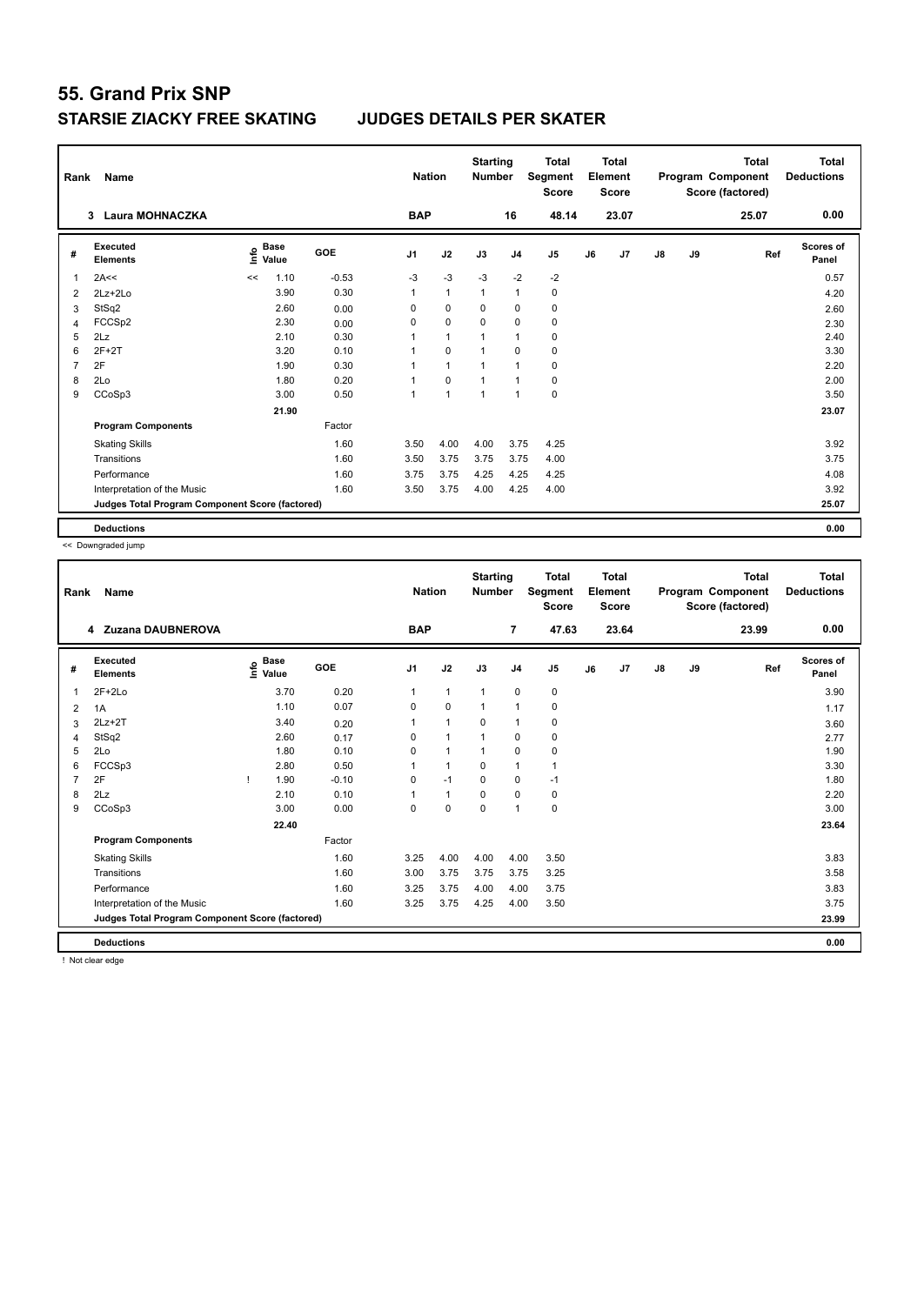| Rank           | Name                                            |                              |       |            | <b>Nation</b>  |                | <b>Starting</b><br><b>Number</b> |                | <b>Total</b><br>Segment<br><b>Score</b> |    | <b>Total</b><br>Element<br><b>Score</b> |               |    | <b>Total</b><br>Program Component<br>Score (factored) | Total<br><b>Deductions</b> |
|----------------|-------------------------------------------------|------------------------------|-------|------------|----------------|----------------|----------------------------------|----------------|-----------------------------------------|----|-----------------------------------------|---------------|----|-------------------------------------------------------|----------------------------|
|                | <b>Linda LENGYELOVA</b><br>5                    |                              |       |            | ZAF            |                |                                  | 17             | 46.94                                   |    | 21.34                                   |               |    | 25.60                                                 | 0.00                       |
| #              | Executed<br><b>Elements</b>                     | <b>Base</b><br>info<br>Value |       | <b>GOE</b> | J <sub>1</sub> | J2             | J3                               | J <sub>4</sub> | J <sub>5</sub>                          | J6 | J7                                      | $\mathsf{J}8$ | J9 | Ref                                                   | <b>Scores of</b><br>Panel  |
| 1              | 1A                                              |                              | 1.10  | 0.07       | 1              | $\overline{1}$ | $\mathbf 0$                      | $\mathbf 0$    | $\mathbf 0$                             |    |                                         |               |    |                                                       | 1.17                       |
| 2              | $2Lz+2Lo$                                       |                              | 3.90  | $-0.30$    | $-2$           | $-1$           | $-1$                             | $-1$           | $-1$                                    |    |                                         |               |    |                                                       | 3.60                       |
| 3              | 2Lo                                             |                              | 1.80  | 0.00       |                | $\Omega$       | $\Omega$                         | $\mathbf 0$    | 0                                       |    |                                         |               |    |                                                       | 1.80                       |
| 4              | CCoSp3                                          |                              | 3.00  | 0.17       | 0              | $\overline{1}$ | $\overline{1}$                   | $\mathbf 0$    | $\mathbf 0$                             |    |                                         |               |    |                                                       | 3.17                       |
| 5              | StSq3                                           |                              | 3.30  | 0.00       | 1              | $\mathbf 0$    | 0                                | $\mathbf 0$    | 0                                       |    |                                         |               |    |                                                       | 3.30                       |
| 6              | FCSSp3                                          |                              | 2.60  | 0.00       | 1              | $\mathbf 0$    | $\mathbf 0$                      | $\mathbf 0$    | $\mathbf 0$                             |    |                                         |               |    |                                                       | 2.60                       |
| $\overline{7}$ | 2Lz+2Lo<*                                       | $\pmb{\ast}$                 | 2.10  | $-0.30$    | $-2$           | $-1$           | $-1$                             | $-1$           | $-1$                                    |    |                                         |               |    |                                                       | 1.80                       |
| 8              | 2F                                              |                              | 1.90  | 0.00       | 1              | $\mathbf 0$    | $\Omega$                         | 0              | 0                                       |    |                                         |               |    |                                                       | 1.90                       |
| 9              | 2F                                              |                              | 1.90  | 0.10       | 1              | $\mathbf 0$    | $\overline{1}$                   | $\mathbf 0$    | $\mathbf 0$                             |    |                                         |               |    |                                                       | 2.00                       |
|                |                                                 |                              | 21.60 |            |                |                |                                  |                |                                         |    |                                         |               |    |                                                       | 21.34                      |
|                | <b>Program Components</b>                       |                              |       | Factor     |                |                |                                  |                |                                         |    |                                         |               |    |                                                       |                            |
|                | <b>Skating Skills</b>                           |                              |       | 1.60       | 4.00           | 4.00           | 4.00                             | 4.00           | 4.00                                    |    |                                         |               |    |                                                       | 4.00                       |
|                | Transitions                                     |                              |       | 1.60       | 3.75           | 4.00           | 3.50                             | 3.75           | 4.00                                    |    |                                         |               |    |                                                       | 3.83                       |
|                | Performance                                     |                              |       | 1.60       | 4.25           | 4.00           | 3.75                             | 4.25           | 4.25                                    |    |                                         |               |    |                                                       | 4.17                       |
|                | Interpretation of the Music                     |                              |       | 1.60       | 4.00           | 4.00           | 3.75                             | 4.00           | 4.00                                    |    |                                         |               |    |                                                       | 4.00                       |
|                | Judges Total Program Component Score (factored) |                              |       |            |                |                |                                  |                |                                         |    |                                         |               |    |                                                       | 25.60                      |
|                | <b>Deductions</b>                               |                              |       |            |                |                |                                  |                |                                         |    |                                         |               |    |                                                       | 0.00                       |

< Under-rotated jump \* Invalid element

| Rank           | <b>Name</b>                                     |                             |         | <b>Nation</b>  |                | <b>Starting</b><br><b>Number</b> |                | <b>Total</b><br>Segment<br><b>Score</b> |    | <b>Total</b><br>Element<br><b>Score</b> |               |    | <b>Total</b><br>Program Component<br>Score (factored) | <b>Total</b><br><b>Deductions</b> |
|----------------|-------------------------------------------------|-----------------------------|---------|----------------|----------------|----------------------------------|----------------|-----------------------------------------|----|-----------------------------------------|---------------|----|-------------------------------------------------------|-----------------------------------|
|                | <b>Liliana PLACKOVA</b><br>6                    |                             |         | <b>NMV</b>     |                |                                  | 10             | 46.78                                   |    | 23.17                                   |               |    | 23.61                                                 | 0.00                              |
| #              | Executed<br><b>Elements</b>                     | Base<br>$\frac{6}{5}$ Value | GOE     | J <sub>1</sub> | J2             | J3                               | J <sub>4</sub> | J <sub>5</sub>                          | J6 | J7                                      | $\mathsf{J}8$ | J9 | Ref                                                   | <b>Scores of</b><br>Panel         |
| 1              | 1A                                              | 1.10                        | 0.07    | 0              | $\mathbf{1}$   | $\mathbf{1}$                     | 0              | 0                                       |    |                                         |               |    |                                                       | 1.17                              |
| 2              | $2Lz+2T$                                        | 3.40                        | 0.00    | 0              | $\mathbf 0$    | 0                                | $\mathbf 0$    | $\mathbf 0$                             |    |                                         |               |    |                                                       | 3.40                              |
| 3              | FCCSp3                                          | 2.80                        | 0.50    |                | $\overline{1}$ |                                  | $\mathbf{1}$   | $\mathbf{1}$                            |    |                                         |               |    |                                                       | 3.30                              |
| 4              | StSq2                                           | 2.60                        | 0.33    |                | $\mathbf{1}$   |                                  | 0              | 0                                       |    |                                         |               |    |                                                       | 2.93                              |
| 5              | $2F+2Lo$                                        | 3.70                        | 0.00    | 0              | $\pmb{0}$      | $\mathbf 0$                      | $\mathbf 0$    | $\mathbf 0$                             |    |                                         |               |    |                                                       | 3.70                              |
| 6              | 2Lo                                             | 1.80                        | $-0.30$ | 0              | $-1$           | $-2$                             | $-1$           | $-1$                                    |    |                                         |               |    |                                                       | 1.50                              |
| $\overline{7}$ | 2Lz                                             | 2.10                        | 0.00    | 0              | $\mathbf 0$    | 0                                | $\mathbf 0$    | 0                                       |    |                                         |               |    |                                                       | 2.10                              |
| 8              | 2F                                              | 1.90                        | 0.00    | 0              | $\mathbf 0$    | 0                                | 0              | 0                                       |    |                                         |               |    |                                                       | 1.90                              |
| 9              | CCoSp3                                          | 3.00                        | 0.17    | 0              | $\mathbf 0$    | 1                                | $\overline{1}$ | $\mathbf 0$                             |    |                                         |               |    |                                                       | 3.17                              |
|                |                                                 | 22.40                       |         |                |                |                                  |                |                                         |    |                                         |               |    |                                                       | 23.17                             |
|                | <b>Program Components</b>                       |                             | Factor  |                |                |                                  |                |                                         |    |                                         |               |    |                                                       |                                   |
|                | <b>Skating Skills</b>                           |                             | 1.60    | 3.25           | 4.00           | 4.25                             | 4.00           | 3.25                                    |    |                                         |               |    |                                                       | 3.75                              |
|                | Transitions                                     |                             | 1.60    | 3.25           | 4.00           | 3.75                             | 4.00           | 3.25                                    |    |                                         |               |    |                                                       | 3.67                              |
|                | Performance                                     |                             | 1.60    | 3.50           | 4.25           | 3.75                             | 3.75           | 3.50                                    |    |                                         |               |    |                                                       | 3.67                              |
|                | Interpretation of the Music                     |                             | 1.60    | 3.50           | 4.25           | 3.75                             | 3.75           | 3.50                                    |    |                                         |               |    |                                                       | 3.67                              |
|                | Judges Total Program Component Score (factored) |                             |         |                |                |                                  |                |                                         |    |                                         |               |    |                                                       | 23.61                             |
|                | <b>Deductions</b>                               |                             |         |                |                |                                  |                |                                         |    |                                         |               |    |                                                       | 0.00                              |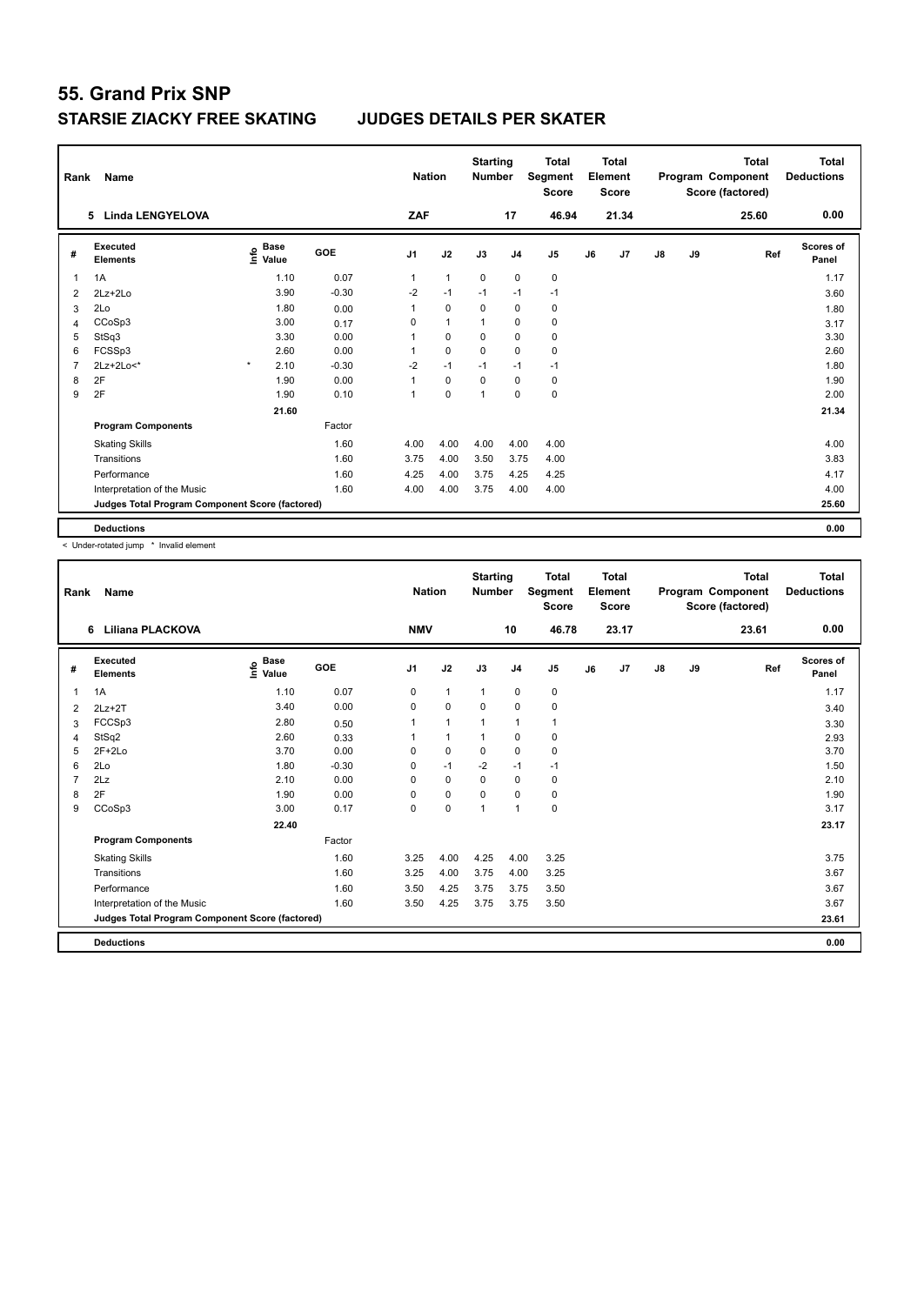| Rank           | Name                                            |                                           |              | <b>Nation</b>  |              | <b>Starting</b><br>Number |                | <b>Total</b><br>Segment<br><b>Score</b> |    | <b>Total</b><br>Element<br><b>Score</b> |    |    | <b>Total</b><br>Program Component<br>Score (factored) | <b>Total</b><br><b>Deductions</b> |
|----------------|-------------------------------------------------|-------------------------------------------|--------------|----------------|--------------|---------------------------|----------------|-----------------------------------------|----|-----------------------------------------|----|----|-------------------------------------------------------|-----------------------------------|
|                | 7 Katarina STRACAROVA                           |                                           |              | <b>NRH</b>     |              |                           | 14             | 45.53                                   |    | 20.20                                   |    |    | 25.33                                                 | 0.00                              |
| #              | <b>Executed</b><br><b>Elements</b>              | $\frac{e}{E}$ Base<br>$\frac{e}{E}$ Value | GOE          | J <sub>1</sub> | J2           | J3                        | J <sub>4</sub> | J5                                      | J6 | J7                                      | J8 | J9 | Ref                                                   | <b>Scores of</b><br>Panel         |
| 1              | $2Lz + 2T$                                      | 3.40                                      | 0.00         | $-1$           | $\pmb{0}$    | 0                         | $\pmb{0}$      | $\mathbf 0$                             |    |                                         |    |    |                                                       | 3.40                              |
| $\overline{2}$ | 1A                                              | 1.10                                      | 0.00         | 1              | $\pmb{0}$    | 0                         | $\pmb{0}$      | $\pmb{0}$                               |    |                                         |    |    |                                                       | 1.10                              |
| 3              | CCoSp3                                          | 3.00                                      | 0.00         | 0              | $\pmb{0}$    | 0                         | $\pmb{0}$      | $\pmb{0}$                               |    |                                         |    |    |                                                       | 3.00                              |
| $\overline{4}$ | 1F                                              | 0.50                                      | $-0.20$      | $-2$           | $-2$         | $-3$                      | $-2$           | $-2$                                    |    |                                         |    |    |                                                       | 0.30                              |
| 5              | 2Lo                                             | 1.80                                      | 0.00         | 0              | $\mathbf 0$  | 0                         | $\mathbf 0$    | $\mathbf 0$                             |    |                                         |    |    |                                                       | 1.80                              |
| 6              | FCSp3                                           | 2.80                                      | 0.00         | 0              | $\mathbf 0$  | 0                         | $\overline{1}$ | $\pmb{0}$                               |    |                                         |    |    |                                                       | 2.80                              |
| $\overline{7}$ | $2F+2T$                                         | 3.20                                      | 0.00         | $-1$           | $\pmb{0}$    | 0                         | $\mathbf 0$    | $\mathbf 0$                             |    |                                         |    |    |                                                       | 3.20                              |
| 8              | StSq2                                           | 2.60                                      | 0.00         | 0              | $\pmb{0}$    | 0                         | $\mathbf 0$    | $\pmb{0}$                               |    |                                         |    |    |                                                       | 2.60                              |
| 9              | 2Lz                                             | 2.10                                      | $-0.10$      | $-1$           | 0            | $-1$                      | $\mathbf 0$    | $\mathbf 0$                             |    |                                         |    |    |                                                       | 2.00                              |
|                |                                                 | 20.50                                     |              |                |              |                           |                |                                         |    |                                         |    |    |                                                       | 20.20                             |
|                | <b>Program Components</b>                       |                                           | Factor       |                |              |                           |                |                                         |    |                                         |    |    |                                                       |                                   |
|                | <b>Skating Skills</b>                           |                                           | 1.60         | 3.50           | 4.00         | 4.00                      | 4.25           | 4.00                                    |    |                                         |    |    |                                                       | 4.00                              |
|                | Transitions                                     |                                           | 1.60         | 3.25           | 3.75         | 3.75                      | 3.75           | 3.75                                    |    |                                         |    |    |                                                       | 3.75                              |
|                | Performance                                     |                                           | 1.60         | 3.75           | 4.00         | 4.00                      | 4.25           | 4.25                                    |    |                                         |    |    |                                                       | 4.08                              |
|                | Interpretation of the Music                     |                                           | 1.60         | 3.50           | 4.00         | 4.00                      | 4.00           | 4.00                                    |    |                                         |    |    |                                                       | 4.00                              |
|                | Judges Total Program Component Score (factored) |                                           |              |                |              |                           |                |                                         |    |                                         |    |    |                                                       | 25.33                             |
|                | <b>Deductions</b>                               |                                           |              |                |              |                           |                |                                         |    |                                         |    |    |                                                       | 0.00                              |
|                |                                                 |                                           |              |                |              |                           |                |                                         |    |                                         |    |    |                                                       |                                   |
|                |                                                 |                                           |              |                |              |                           |                |                                         |    |                                         |    |    |                                                       |                                   |
|                |                                                 |                                           |              |                |              | <b>Starting</b>           |                | <b>Total</b>                            |    | <b>Total</b>                            |    |    | <b>Total</b>                                          | <b>Total</b>                      |
| Rank           | Name                                            |                                           |              | <b>Nation</b>  |              | Number                    |                | Segment                                 |    | Element                                 |    |    | Program Component                                     | <b>Deductions</b>                 |
|                |                                                 |                                           |              |                |              |                           |                | <b>Score</b>                            |    | <b>Score</b>                            |    |    | Score (factored)                                      |                                   |
|                | 8 Kristina GBELSKA                              |                                           |              | <b>BAK</b>     |              |                           | 11             | 42.64                                   |    | 19.70                                   |    |    | 22.94                                                 | 0.00                              |
|                |                                                 |                                           |              |                |              |                           |                |                                         |    |                                         |    |    |                                                       |                                   |
| #              | <b>Executed</b><br>Elements                     | Base<br>e Base<br>⊆ Value                 | GOE          | J1             | J2           | J3                        | J4             | J5                                      | J6 | J7                                      | J8 | J9 | Ref                                                   | Scores of<br>Panel                |
| $\mathbf{1}$   | 1A                                              | 1.10                                      | $-0.20$      | $-1$           | $-1$         | $-1$                      | $-1$           | $-1$                                    |    |                                         |    |    |                                                       | 0.90                              |
| $\overline{2}$ | 2F<+2Lo<                                        | 2.70<br><                                 | $-0.40$      | $-2$           | $-1$         | $-2$                      | $-1$           | $-1$                                    |    |                                         |    |    |                                                       |                                   |
|                | $2Lz+2T$                                        | 3.40                                      |              | 0              | $\pmb{0}$    | $\mathbf{1}$              | $\pmb{0}$      | $\mathbf 0$                             |    |                                         |    |    |                                                       | 2.30                              |
| 3<br>4         | CCoSp3                                          | 3.00                                      | 0.00<br>0.17 | $\mathbf{1}$   | 0            | 0                         | $\mathbf 0$    | $\mathbf{1}$                            |    |                                         |    |    |                                                       | 3.40<br>3.17                      |
| 5              | 2F<                                             | 1.40<br>$\overline{\phantom{a}}$          | $-0.30$      | $-1$           | $-1$         | 0                         | $-1$           | $-1$                                    |    |                                         |    |    |                                                       | 1.10                              |
| 6              | 2Lo                                             | 1.80                                      | 0.00         | 0              | $\mathbf 0$  | 0                         | $\mathbf 0$    | $\mathbf 0$                             |    |                                         |    |    |                                                       | 1.80                              |
| $\overline{7}$ | FCCSp3                                          | 2.80                                      | 0.00         | 0              | $\mathbf{1}$ | 0                         | $\pmb{0}$      | $\pmb{0}$                               |    |                                         |    |    |                                                       | 2.80                              |
| 8              | 2Lz                                             | 2.10                                      | 0.00         | $-1$           | 0            | 0                         | $\mathbf 0$    | $\pmb{0}$                               |    |                                         |    |    |                                                       | 2.10                              |
| 9              | StSq1                                           | 1.80                                      | 0.33         | $\mathbf{1}$   | $\mathbf{1}$ | $\mathbf{1}$              | $\pmb{0}$      | $\pmb{0}$                               |    |                                         |    |    |                                                       | 2.13                              |
|                |                                                 | 20.10                                     |              |                |              |                           |                |                                         |    |                                         |    |    |                                                       | 19.70                             |
|                | <b>Program Components</b>                       |                                           | Factor       |                |              |                           |                |                                         |    |                                         |    |    |                                                       |                                   |
|                | <b>Skating Skills</b>                           |                                           | 1.60         | 3.00           | 3.75         | 3.75                      | 3.75           | 3.50                                    |    |                                         |    |    |                                                       | 3.67                              |
|                | Transitions                                     |                                           | 1.60         | 3.00           | 3.75         | 3.50                      | 3.50           | 3.25                                    |    |                                         |    |    |                                                       | 3.42                              |
|                | Performance                                     |                                           | 1.60         | 3.00           | 3.75         | 3.75                      | 4.25           | 3.50                                    |    |                                         |    |    |                                                       | 3.67                              |
|                | Interpretation of the Music                     |                                           | 1.60         | 3.00           | 3.75         | 3.50                      | 4.00           | 3.50                                    |    |                                         |    |    |                                                       | 3.58                              |
|                | Judges Total Program Component Score (factored) |                                           |              |                |              |                           |                |                                         |    |                                         |    |    |                                                       | 22.94                             |

< Under-rotated jump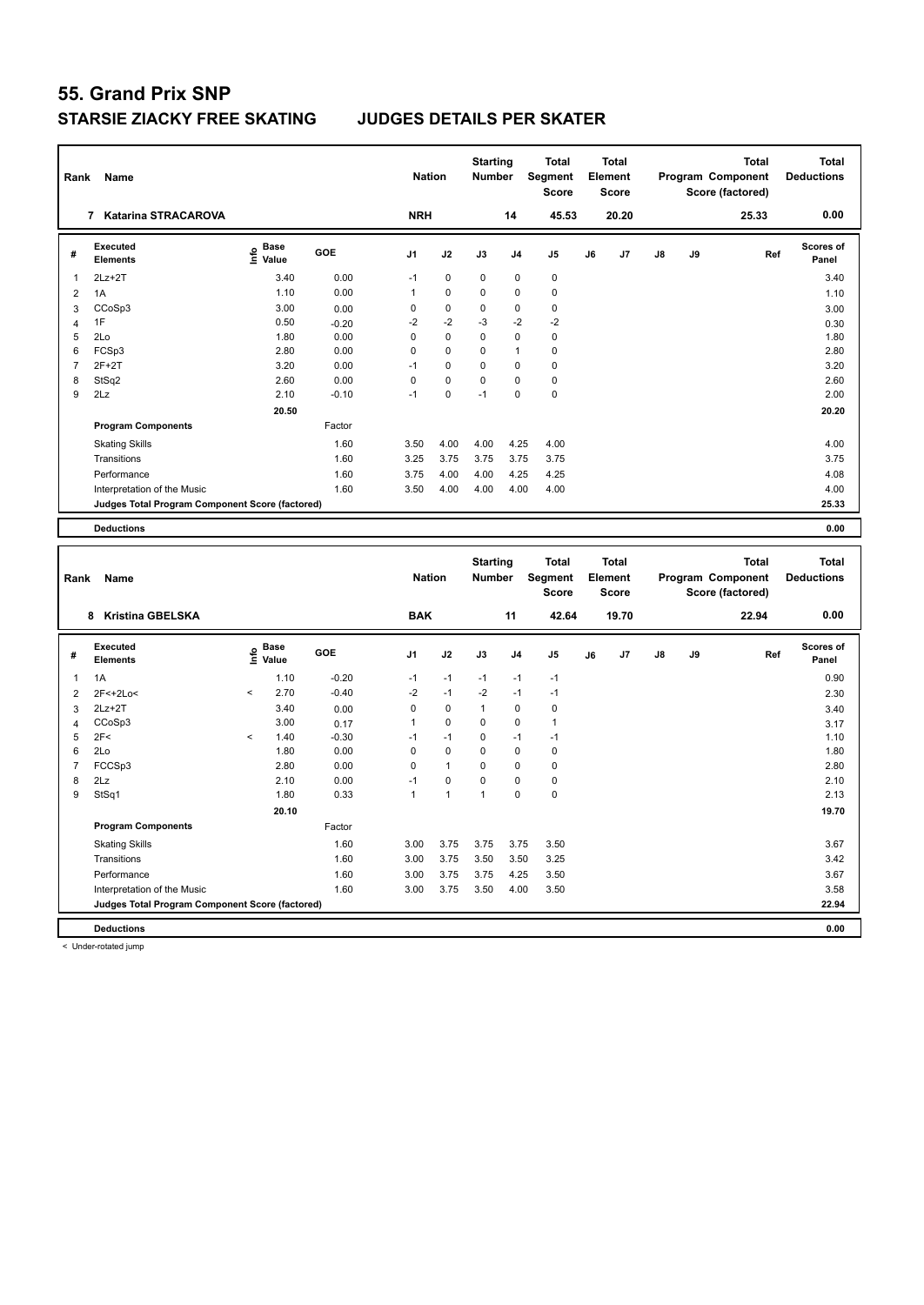| Rank                | Name                                            |                                           |                 | <b>Nation</b>     |              | <b>Starting</b><br>Number |                | <b>Total</b><br>Segment<br><b>Score</b> |    | <b>Total</b><br>Element<br><b>Score</b> |    |    | <b>Total</b><br>Program Component<br>Score (factored) |     | <b>Total</b><br><b>Deductions</b> |
|---------------------|-------------------------------------------------|-------------------------------------------|-----------------|-------------------|--------------|---------------------------|----------------|-----------------------------------------|----|-----------------------------------------|----|----|-------------------------------------------------------|-----|-----------------------------------|
|                     | 9 Diana BODOVA                                  |                                           |                 | <b>TT</b>         |              |                           | 12             | 39.96                                   |    | 18.07                                   |    |    | 22.39                                                 |     | 0.50                              |
| #                   | <b>Executed</b><br><b>Elements</b>              | $\frac{e}{E}$ Base<br>$\frac{E}{E}$ Value | GOE             | J1                | J2           | J3                        | J <sub>4</sub> | J <sub>5</sub>                          | J6 | J7                                      | J8 | J9 |                                                       | Ref | <b>Scores of</b><br>Panel         |
| $\mathbf{1}$        | $2Lz+1T$                                        | 2.50                                      | 0.00            | $\mathbf 0$       | $\pmb{0}$    | 0                         | $\pmb{0}$      | $\pmb{0}$                               |    |                                         |    |    |                                                       |     | 2.50                              |
| $\sqrt{2}$          | 2F                                              | 1.90                                      | $-0.90$         | $-3$              | $-3$         | $-3$                      | $-3$           | $-3$                                    |    |                                         |    |    |                                                       |     | 1.00                              |
| 3                   | CCoSp3                                          | 3.00                                      | 0.00            | $\mathbf 0$       | 0            | 0                         | $\mathbf 0$    | $\mathbf 0$                             |    |                                         |    |    |                                                       |     | 3.00                              |
| $\overline{4}$      | 2Lz                                             | 2.10                                      | $-0.30$         | $-1$              | 0            | $-1$                      | $-1$           | $-1$                                    |    |                                         |    |    |                                                       |     | 1.80                              |
| 5                   | $2F+1T$                                         | 2.30                                      | $-0.20$         | $-1$              | $-1$         | 0                         | 0              | $-1$                                    |    |                                         |    |    |                                                       |     | 2.10                              |
| 6                   | StSq1                                           | 1.80                                      | 0.17            | $\mathbf{1}$      | $\mathbf 0$  | $\mathbf{1}$              | $\mathbf 0$    | $\mathbf 0$                             |    |                                         |    |    |                                                       |     | 1.97                              |
| $\overline{7}$      | 2Lo                                             | 1.80                                      | $-0.50$         | $-2$              | $-1$         | $-2$                      | $-2$           | $-1$                                    |    |                                         |    |    |                                                       |     | 1.30                              |
| 8                   | 1A                                              | 1.10                                      | 0.00            | $\mathbf 0$       | $\mathbf 0$  | 0                         | $\mathbf{1}$   | $\mathbf 0$                             |    |                                         |    |    |                                                       |     | 1.10                              |
| 9                   | FCCSp3                                          | 2.80                                      | 0.50            | $\mathbf{1}$      | $\mathbf{1}$ | $\mathbf{1}$              | $\mathbf{1}$   | $\mathbf 0$                             |    |                                         |    |    |                                                       |     | 3.30                              |
|                     |                                                 | 19.30                                     |                 |                   |              |                           |                |                                         |    |                                         |    |    |                                                       |     | 18.07                             |
|                     | <b>Program Components</b>                       |                                           | Factor          |                   |              |                           |                |                                         |    |                                         |    |    |                                                       |     |                                   |
|                     | <b>Skating Skills</b>                           |                                           | 1.60            | 3.25              | 3.50         | 3.75                      | 3.75           | 3.25                                    |    |                                         |    |    |                                                       |     | 3.50                              |
|                     | Transitions                                     |                                           | 1.60            | 3.25              | 3.25         | 3.50                      | 3.50           | 3.00                                    |    |                                         |    |    |                                                       |     | 3.33                              |
|                     | Performance                                     |                                           | 1.60            | 3.50              | 3.50         | 3.75                      | 3.75           | 3.25                                    |    |                                         |    |    |                                                       |     | 3.58                              |
|                     | Interpretation of the Music                     |                                           | 1.60            | 3.50              | 3.50         | 3.75                      | 3.75           | 3.25                                    |    |                                         |    |    |                                                       |     | 3.58                              |
|                     | Judges Total Program Component Score (factored) |                                           |                 |                   |              |                           |                |                                         |    |                                         |    |    |                                                       |     | 22.39                             |
|                     | <b>Deductions</b>                               | Falls:                                    | $-0.50$         |                   |              |                           |                |                                         |    |                                         |    |    |                                                       |     | $-0.50$                           |
|                     |                                                 |                                           |                 |                   |              |                           |                |                                         |    |                                         |    |    |                                                       |     |                                   |
|                     |                                                 |                                           |                 |                   |              |                           |                |                                         |    |                                         |    |    |                                                       |     |                                   |
| Rank                | Name                                            |                                           |                 | <b>Nation</b>     |              | <b>Starting</b><br>Number |                | <b>Total</b><br>Segment<br><b>Score</b> |    | <b>Total</b><br>Element<br><b>Score</b> |    |    | <b>Total</b><br>Program Component<br>Score (factored) |     | <b>Total</b><br><b>Deductions</b> |
|                     | 10 Emma STULAJTEROVA                            |                                           |                 | <b>BB</b>         |              |                           | 6              | 38.46                                   |    | 18.40                                   |    |    | 21.06                                                 |     | 1.00                              |
| #                   | <b>Executed</b><br><b>Elements</b>              | e Base<br>E Value                         | <b>GOE</b>      | J1                | J2           | J3                        | J4             | J <sub>5</sub>                          | J6 | J7                                      | J8 | J9 |                                                       | Ref | Scores of<br>Panel                |
|                     |                                                 |                                           |                 |                   |              |                           |                |                                         |    |                                         |    |    |                                                       |     |                                   |
| $\mathbf{1}$        | 1A                                              | 1.10                                      | 0.00            | 0                 | 0            | 0                         | $\mathbf 0$    | $\mathbf 0$                             |    |                                         |    |    |                                                       |     | 1.10                              |
| $\overline{2}$      | $2Lz+2T$                                        | 3.40                                      | 0.00            | $\mathbf 0$       | $\mathbf 0$  | 0                         | $\mathbf{1}$   | $\pmb{0}$                               |    |                                         |    |    |                                                       |     | 3.40                              |
| 3                   | CCoSp3                                          | 3.00<br>2.10                              | 0.00            | $\mathbf 0$<br>-3 | 0<br>$-3$    | 0<br>-3                   | 0<br>$-3$      | $\pmb{0}$<br>$-3$                       |    |                                         |    |    |                                                       |     | 3.00                              |
| $\overline{4}$<br>5 | 2Lz<br>FSSp3                                    | 2.60                                      | $-0.90$<br>0.00 | $\mathbf 0$       | 0            | 0                         | $\pmb{0}$      | $\pmb{0}$                               |    |                                         |    |    |                                                       |     | 1.20<br>2.60                      |
| 6                   | $2F+2T<$                                        | 2.80<br>$\,<$                             | $-0.30$         | $-1$              | $-1$         | $-1$                      | $-1$           | $-1$                                    |    |                                         |    |    |                                                       |     | 2.50                              |
| $\overline{7}$      | 2F                                              | 1.90                                      | $-0.90$         | -3                | $-3$         | $-3$                      | $-3$           | $-2$                                    |    |                                         |    |    |                                                       |     | 1.00                              |
| 8                   | 2Lo                                             | 1.80                                      | 0.00            | $\mathbf 0$       | $\pmb{0}$    | 0                         | $\mathbf 0$    | $\pmb{0}$                               |    |                                         |    |    |                                                       |     | 1.80                              |
| 9                   | StSq1                                           | 1.80                                      | 0.00            | $\mathbf 0$       | 0            | $\mathbf{1}$              | $\mathbf 0$    | $\mathbf 0$                             |    |                                         |    |    |                                                       |     | 1.80                              |
|                     |                                                 | 20.50                                     |                 |                   |              |                           |                |                                         |    |                                         |    |    |                                                       |     | 18.40                             |
|                     | <b>Program Components</b>                       |                                           | Factor          |                   |              |                           |                |                                         |    |                                         |    |    |                                                       |     |                                   |
|                     | <b>Skating Skills</b>                           |                                           | 1.60            | 3.25              | 3.25         | 3.50                      | 3.50           | 3.25                                    |    |                                         |    |    |                                                       |     | 3.33                              |
|                     | Transitions                                     |                                           | 1.60            | 2.75              | 3.00         | 3.25                      | 3.25           | 3.00                                    |    |                                         |    |    |                                                       |     | 3.08                              |
|                     | Performance                                     |                                           | 1.60            | 3.25              | 3.25         | 3.50                      | 3.75           | 3.50                                    |    |                                         |    |    |                                                       |     | 3.42                              |
|                     | Interpretation of the Music                     |                                           | 1.60            | 3.25              | 3.25         | 3.50                      | 3.50           | 3.25                                    |    |                                         |    |    |                                                       |     | 3.33                              |
|                     | Judges Total Program Component Score (factored) |                                           |                 |                   |              |                           |                |                                         |    |                                         |    |    |                                                       |     | 21.06                             |

< Under-rotated jump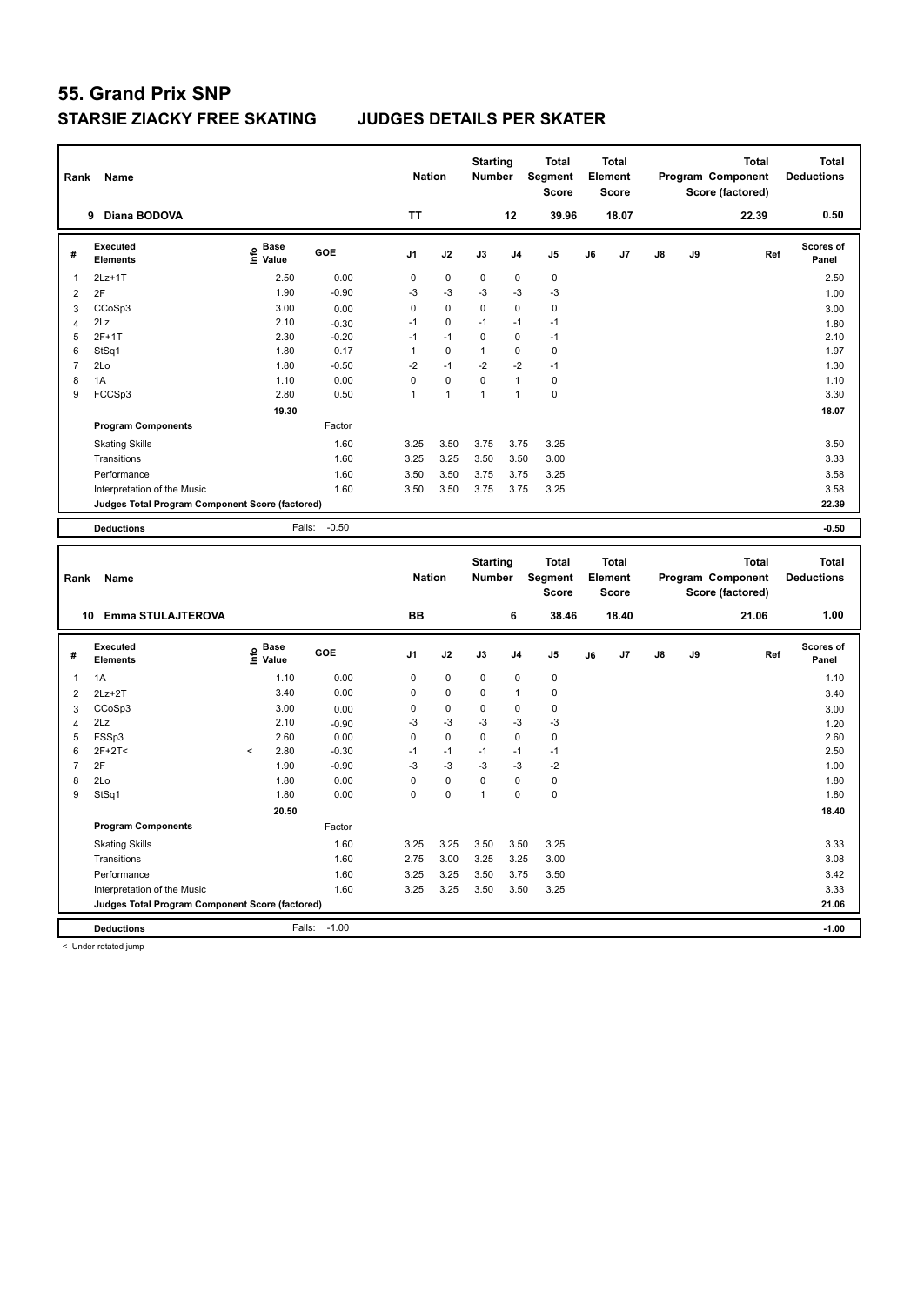| Rank                | Name                                                   |                    |              | <b>Nation</b>     |                   | <b>Starting</b><br><b>Number</b> |                   | <b>Total</b><br><b>Segment</b><br><b>Score</b> |    | <b>Total</b><br>Element<br><b>Score</b> |    |    | <b>Total</b><br>Program Component<br>Score (factored) | <b>Total</b><br><b>Deductions</b> |
|---------------------|--------------------------------------------------------|--------------------|--------------|-------------------|-------------------|----------------------------------|-------------------|------------------------------------------------|----|-----------------------------------------|----|----|-------------------------------------------------------|-----------------------------------|
|                     | 11 Sofia SEBINOVA                                      |                    |              | ZAF               |                   |                                  | 15                | 38.27                                          |    | 15.80                                   |    |    | 23.47                                                 | 1.00                              |
| #                   | <b>Executed</b><br><b>Elements</b>                     | $\frac{6}{5}$ Base | GOE          | J <sub>1</sub>    | J2                | J3                               | J <sub>4</sub>    | J5                                             | J6 | J7                                      | J8 | J9 | Ref                                                   | <b>Scores of</b><br>Panel         |
| $\mathbf{1}$        | 2F                                                     | 1.90               | $-0.90$      | $-3$              | $-3$              | $-3$                             | $-3$              | $-3$                                           |    |                                         |    |    |                                                       | 1.00                              |
| $\overline{2}$      | 2Lz                                                    | 2.10               | $-0.60$      | $-2$              | $-2$              | $-2$                             | $-2$              | $-1$                                           |    |                                         |    |    |                                                       | 1.50                              |
| 3                   | CCoSp3                                                 | 3.00               | $-0.10$      | $-1$              | $-1$              | $\Omega$                         | $\Omega$          | $\mathbf 0$                                    |    |                                         |    |    |                                                       | 2.90                              |
| $\overline{4}$      | $2T+2T$                                                | 2.60               | 0.00         | $\pmb{0}$         | 0                 | 0                                | 0                 | $\mathbf 0$                                    |    |                                         |    |    |                                                       | 2.60                              |
| 5                   | StSq2                                                  | 2.60               | 0.00         | $\mathbf 0$       | 0                 | 0                                | 0                 | $\pmb{0}$                                      |    |                                         |    |    |                                                       | 2.60                              |
| 6                   | 2F+1A+SEQ                                              | 2.40               | $-0.60$      | $\mathbf 0$       | $-2$              | $-2$                             | $-2$              | $-2$                                           |    |                                         |    |    |                                                       | 1.80                              |
| $\overline{7}$      | FCSSp2                                                 | 2.30               | 0.00         | $\mathbf{1}$      | $\mathbf 0$       | 0                                | $\mathbf 0$       | $\pmb{0}$                                      |    |                                         |    |    |                                                       | 2.30                              |
| 8                   | Lz                                                     | 0.00               | 0.00         |                   | $\blacksquare$    |                                  |                   | ä,                                             |    |                                         |    |    |                                                       | 0.00                              |
| 9                   | 1A                                                     | 1.10               | 0.00         | $\mathbf 0$       | $\mathbf 0$       | $\mathbf{1}$                     | $\mathbf 0$       | $\mathbf 0$                                    |    |                                         |    |    |                                                       | 1.10                              |
|                     |                                                        | 18.00              |              |                   |                   |                                  |                   |                                                |    |                                         |    |    |                                                       | 15.80                             |
|                     | <b>Program Components</b>                              |                    | Factor       |                   |                   |                                  |                   |                                                |    |                                         |    |    |                                                       |                                   |
|                     | <b>Skating Skills</b>                                  |                    | 1.60         | 3.25              | 3.75              | 3.75                             | 3.75              | 3.75                                           |    |                                         |    |    |                                                       | 3.75                              |
|                     | Transitions                                            |                    | 1.60         | 3.25              | 3.50              | 3.50                             | 3.75              | 3.75                                           |    |                                         |    |    |                                                       | 3.58                              |
|                     | Performance                                            |                    | 1.60         | 3.50              | 3.75              | 3.75                             | 3.50              | 4.00                                           |    |                                         |    |    |                                                       | 3.67                              |
|                     | Interpretation of the Music                            |                    | 1.60         | 3.50              | 3.75              | 3.75                             | 3.50              | 4.00                                           |    |                                         |    |    |                                                       | 3.67                              |
|                     | <b>Judges Total Program Component Score (factored)</b> |                    |              |                   |                   |                                  |                   |                                                |    |                                         |    |    |                                                       | 23.47                             |
|                     | <b>Deductions</b>                                      | Falls:             | $-1.00$      |                   |                   |                                  |                   |                                                |    |                                         |    |    |                                                       | $-1.00$                           |
|                     |                                                        |                    |              |                   |                   |                                  |                   |                                                |    |                                         |    |    |                                                       |                                   |
|                     |                                                        |                    |              |                   |                   |                                  |                   |                                                |    |                                         |    |    |                                                       |                                   |
| Rank                | Name                                                   |                    |              | <b>Nation</b>     |                   | <b>Starting</b><br><b>Number</b> |                   | <b>Total</b><br>Segment<br><b>Score</b>        |    | <b>Total</b><br>Element<br><b>Score</b> |    |    | <b>Total</b><br>Program Component<br>Score (factored) | <b>Total</b><br><b>Deductions</b> |
|                     | 12 Darina HUTTER                                       |                    |              | <b>BAP</b>        |                   |                                  | 8                 | 37.99                                          |    | 16.50                                   |    |    | 21.99                                                 | 0.50                              |
| #                   | <b>Executed</b><br><b>Elements</b>                     | e Base<br>E Value  | GOE          | J <sub>1</sub>    | J2                | J3                               | J <sub>4</sub>    | J <sub>5</sub>                                 | J6 | J7                                      | J8 | J9 | Ref                                                   | <b>Scores of</b><br>Panel         |
|                     |                                                        |                    |              |                   |                   |                                  |                   |                                                |    |                                         |    |    |                                                       |                                   |
| $\mathbf{1}$        | 2Lz                                                    | 2.10               | 0.20         | 1                 | $\mathbf{1}$      | 1                                | 0                 | $\mathbf 0$                                    |    |                                         |    |    |                                                       | 2.30                              |
| $\overline{2}$      | $2F+1Lo$                                               | 2.40<br><<         | 0.00         | $\mathbf 0$       | $\mathbf 0$       | 0                                | $\mathbf 0$       | $\pmb{0}$                                      |    |                                         |    |    |                                                       | 2.40                              |
| 3                   | 1A+2Lo<<                                               | 1.60               | $-0.60$      | -3<br>$\mathbf 0$ | $-3$<br>$\pmb{0}$ | $-3$<br>0                        | $-3$<br>$\pmb{0}$ | $-3$                                           |    |                                         |    |    |                                                       | 1.00                              |
| $\overline{4}$<br>5 | FCCSp1<br>2F                                           | 2.00<br>1.90       | 0.00<br>0.00 | $\mathbf 0$       | 0                 | 0                                | $\mathbf 0$       | $\pmb{0}$<br>$\mathbf 0$                       |    |                                         |    |    |                                                       | 2.00<br>1.90                      |
| 6                   | 2Lo<                                                   | 1.30<br>$\,<$      | $-0.30$      | $-1$              | $-1$              | $-1$                             | $-1$              | $-1$                                           |    |                                         |    |    |                                                       | 1.00                              |
| $\overline{7}$      | 2S                                                     | 1.30               | $-0.20$      | $-1$              | $\pmb{0}$         | $-1$                             | $-1$              | $-1$                                           |    |                                         |    |    |                                                       | 1.10                              |
| 8                   | StSq1                                                  | 1.80               | 0.00         | $\mathbf 0$       | $\pmb{0}$         | 0                                | $\pmb{0}$         | $\pmb{0}$                                      |    |                                         |    |    |                                                       | 1.80                              |
| 9                   | CCoSp3                                                 | 3.00               | 0.00         | $\mathbf 0$       | $\mathbf 0$       | 0                                | $\mathbf{1}$      | $\mathbf 0$                                    |    |                                         |    |    |                                                       | 3.00                              |
|                     |                                                        | 17.40              |              |                   |                   |                                  |                   |                                                |    |                                         |    |    |                                                       | 16.50                             |
|                     | <b>Program Components</b>                              |                    | Factor       |                   |                   |                                  |                   |                                                |    |                                         |    |    |                                                       |                                   |
|                     | <b>Skating Skills</b>                                  |                    | 1.60         | 3.25              | 3.75              | 3.75                             | 4.00              | 3.25                                           |    |                                         |    |    |                                                       | 3.58                              |
|                     | Transitions                                            |                    | 1.60         | 3.00              | 3.50              | 3.50                             | 3.75              | 3.00                                           |    |                                         |    |    |                                                       | 3.33                              |
|                     | Performance                                            |                    | 1.60         | 3.25              | 3.75              | 3.50                             | 3.75              | 3.25                                           |    |                                         |    |    |                                                       | 3.50                              |
|                     | Interpretation of the Music                            |                    | 1.60         | 3.00              | 3.50              | 3.50                             | 3.75              | 3.00                                           |    |                                         |    |    |                                                       | 3.33                              |
|                     | Judges Total Program Component Score (factored)        |                    |              |                   |                   |                                  |                   |                                                |    |                                         |    |    |                                                       | 21.99                             |
|                     | <b>Deductions</b>                                      | Falls:             | $-0.50$      |                   |                   |                                  |                   |                                                |    |                                         |    |    |                                                       | $-0.50$                           |

< Under-rotated jump << Downgraded jump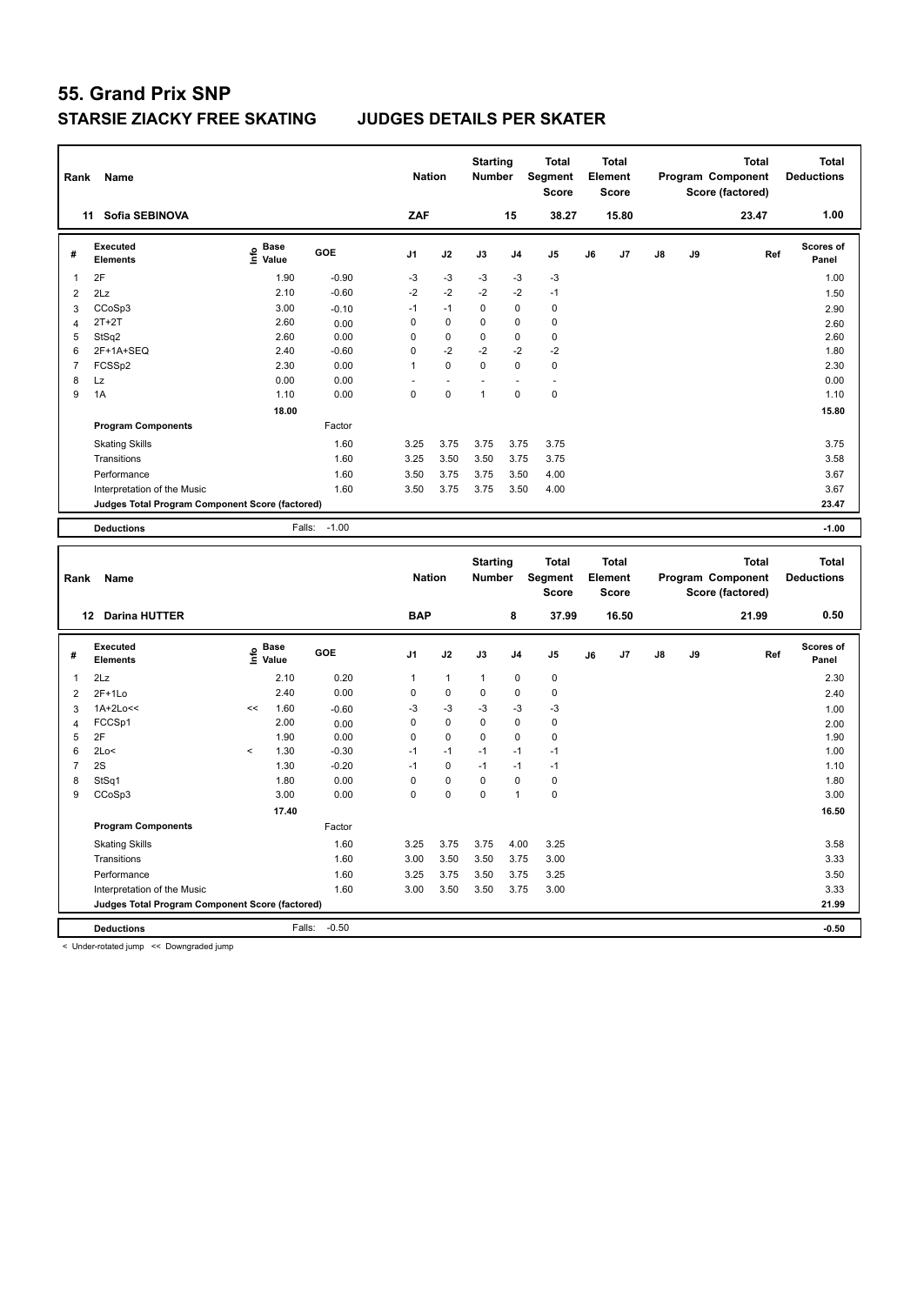| Rank           | Name                                            |         |                      |         | <b>Nation</b>  |                | <b>Starting</b><br><b>Number</b> |                | <b>Total</b><br>Segment<br><b>Score</b> |    | <b>Total</b><br>Element<br><b>Score</b> |               |    | <b>Total</b><br>Program Component<br>Score (factored) | <b>Total</b><br><b>Deductions</b> |
|----------------|-------------------------------------------------|---------|----------------------|---------|----------------|----------------|----------------------------------|----------------|-----------------------------------------|----|-----------------------------------------|---------------|----|-------------------------------------------------------|-----------------------------------|
|                | <b>Barbora CUNDERLIKOVA</b><br>13               |         |                      |         | <b>BB</b>      |                |                                  | 9              | 36.43                                   |    | 15.33                                   |               |    | 21.60                                                 | 0.50                              |
| #              | Executed<br><b>Elements</b>                     | lnfo    | <b>Base</b><br>Value | GOE     | J <sub>1</sub> | J2             | J3                               | J <sub>4</sub> | J <sub>5</sub>                          | J6 | J7                                      | $\mathsf{J}8$ | J9 | Ref                                                   | Scores of<br>Panel                |
| 1              | 2A<<                                            | <<      | 1.10                 | $-0.60$ | $-3$           | $-3$           | $-3$                             | $-3$           | $-3$                                    |    |                                         |               |    |                                                       | 0.50                              |
| 2              | 2F<+2Lo<                                        | $\,<$   | 2.70                 | $-0.40$ | $-2$           | $-1$           | $-2$                             | $-1$           | $-1$                                    |    |                                         |               |    |                                                       | 2.30                              |
| 3              | 2Lze<<                                          | e       | 0.50                 | $-0.27$ | $-3$           | $-3$           | $-3$                             | $-2$           | $-2$                                    |    |                                         |               |    |                                                       | 0.23                              |
| 4              | 2F<                                             | $\prec$ | 1.40                 | $-0.40$ | $-2$           | $-1$           | $-2$                             | $-1$           | $-1$                                    |    |                                         |               |    |                                                       | 1.00                              |
| 5              | FSSp3                                           |         | 2.60                 | 0.50    | 1              | $\overline{1}$ | $\overline{1}$                   | $\overline{1}$ | 0                                       |    |                                         |               |    |                                                       | 3.10                              |
| 6              | 2S                                              |         | 1.30                 | 0.00    | $-1$           | $\mathbf 0$    | 0                                | $\mathbf 0$    | $\mathbf 0$                             |    |                                         |               |    |                                                       | 1.30                              |
| $\overline{7}$ | 2Lo<+2T                                         | $\prec$ | 2.60                 | $-0.30$ | $-2$           | $-1$           | $-1$                             | $-1$           | $-1$                                    |    |                                         |               |    |                                                       | 2.30                              |
| 8              | StSq1                                           |         | 1.80                 | 0.00    | 0              | $\mathbf 0$    | 0                                | 0              | 0                                       |    |                                         |               |    |                                                       | 1.80                              |
| 9              | CCoSp3                                          |         | 3.00                 | $-0.20$ | $-2$           | $-2$           | $\Omega$                         | $\Omega$       | $\mathbf 0$                             |    |                                         |               |    |                                                       | 2.80                              |
|                |                                                 |         | 17.00                |         |                |                |                                  |                |                                         |    |                                         |               |    |                                                       | 15.33                             |
|                | <b>Program Components</b>                       |         |                      | Factor  |                |                |                                  |                |                                         |    |                                         |               |    |                                                       |                                   |
|                | <b>Skating Skills</b>                           |         |                      | 1.60    | 3.00           | 3.75           | 3.75                             | 3.75           | 2.75                                    |    |                                         |               |    |                                                       | 3.50                              |
|                | Transitions                                     |         |                      | 1.60    | 2.75           | 3.50           | 3.25                             | 3.50           | 3.00                                    |    |                                         |               |    |                                                       | 3.25                              |
|                | Performance                                     |         |                      | 1.60    | 2.75           | 3.50           | 3.50                             | 3.75           | 3.25                                    |    |                                         |               |    |                                                       | 3.42                              |
|                | Interpretation of the Music                     |         |                      | 1.60    | 3.00           | 3.50           | 3.50                             | 3.50           | 3.00                                    |    |                                         |               |    |                                                       | 3.33                              |
|                | Judges Total Program Component Score (factored) |         |                      |         |                |                |                                  |                |                                         |    |                                         |               |    |                                                       | 21.60                             |
|                | <b>Deductions</b>                               |         | Falls:               | $-0.50$ |                |                |                                  |                |                                         |    |                                         |               |    |                                                       | $-0.50$                           |

< Under-rotated jump << Downgraded jump e Wrong edge

| Rank | <b>Name</b>                                     |         |                      |         | <b>Nation</b>  |              | <b>Starting</b><br><b>Number</b> |                | <b>Total</b><br>Segment<br><b>Score</b> |    | <b>Total</b><br>Element<br>Score |               |    | <b>Total</b><br>Program Component<br>Score (factored) | <b>Total</b><br><b>Deductions</b> |
|------|-------------------------------------------------|---------|----------------------|---------|----------------|--------------|----------------------------------|----------------|-----------------------------------------|----|----------------------------------|---------------|----|-------------------------------------------------------|-----------------------------------|
|      | 14 Eva JANICZEKOVA                              |         |                      |         | <b>OLF</b>     |              |                                  | 5              | 33.73                                   |    | 16.00                            |               |    | 17.73                                                 | 0.00                              |
| #    | Executed<br><b>Elements</b>                     | lnfo    | <b>Base</b><br>Value | GOE     | J <sub>1</sub> | J2           | J3                               | J <sub>4</sub> | J <sub>5</sub>                          | J6 | J7                               | $\mathsf{J}8$ | J9 | Ref                                                   | <b>Scores of</b><br>Panel         |
| 1    | $2$ Lze $+2$ T                                  | e       | 2.80                 | $-0.60$ | $-2$           | $-2$         | $-2$                             | $-1$           | $-2$                                    |    |                                  |               |    |                                                       | 2.20                              |
| 2    | $2F+2Lo<$                                       | $\prec$ | 3.20                 | $-0.30$ | $-1$           | $-1$         | $-1$                             | $-1$           | $-1$                                    |    |                                  |               |    |                                                       | 2.90                              |
| 3    | 2F                                              |         | 1.90                 | 0.00    | 0              | $\mathbf{1}$ | 0                                | $\mathbf 0$    | $\mathbf 0$                             |    |                                  |               |    |                                                       | 1.90                              |
| 4    | FSSp1                                           |         | 2.00                 | $-0.40$ | $-2$           | $-1$         | $-2$                             | $-1$           | $-1$                                    |    |                                  |               |    |                                                       | 1.60                              |
| 5    | 1Lze                                            | e       | 0.50                 | $-0.20$ | $-2$           | $-2$         | $-2$                             | $-1$           | $-2$                                    |    |                                  |               |    |                                                       | 0.30                              |
| 6    | StSqB                                           |         | 1.50                 | $-0.10$ | $-1$           | $\Omega$     | $\Omega$                         | $\pmb{0}$      | $-1$                                    |    |                                  |               |    |                                                       | 1.40                              |
|      | 2Lo                                             |         | 1.80                 | 0.00    | 0              | $\mathbf{1}$ | $\Omega$                         | $\mathbf 0$    | $\mathbf 0$                             |    |                                  |               |    |                                                       | 1.80                              |
| 8    | CCoSp3                                          |         | 3.00                 | $-0.20$ | $-2$           | $-2$         | $\Omega$                         | $\mathbf 0$    | $\mathbf 0$                             |    |                                  |               |    |                                                       | 2.80                              |
| 9    | 1A                                              |         | 1.10                 | 0.00    | 0              | $\mathbf 0$  | $\mathbf 0$                      | $\mathbf 0$    | $\mathbf 0$                             |    |                                  |               |    |                                                       | 1.10                              |
|      |                                                 |         | 17.80                |         |                |              |                                  |                |                                         |    |                                  |               |    |                                                       | 16.00                             |
|      | <b>Program Components</b>                       |         |                      | Factor  |                |              |                                  |                |                                         |    |                                  |               |    |                                                       |                                   |
|      | <b>Skating Skills</b>                           |         |                      | 1.60    | 2.75           | 3.00         | 3.50                             | 2.75           | 2.50                                    |    |                                  |               |    |                                                       | 2.83                              |
|      | Transitions                                     |         |                      | 1.60    | 2.75           | 2.75         | 3.25                             | 2.75           | 2.25                                    |    |                                  |               |    |                                                       | 2.75                              |
|      | Performance                                     |         |                      | 1.60    | 2.50           | 3.00         | 3.50                             | 2.75           | 2.25                                    |    |                                  |               |    |                                                       | 2.75                              |
|      | Interpretation of the Music                     |         |                      | 1.60    | 2.50           | 3.00         | 3.50                             | 2.75           | 2.00                                    |    |                                  |               |    |                                                       | 2.75                              |
|      | Judges Total Program Component Score (factored) |         |                      |         |                |              |                                  |                |                                         |    |                                  |               |    |                                                       | 17.73                             |
|      | <b>Deductions</b>                               |         |                      |         |                |              |                                  |                |                                         |    |                                  |               |    |                                                       | 0.00                              |

< Under-rotated jump e Wrong edge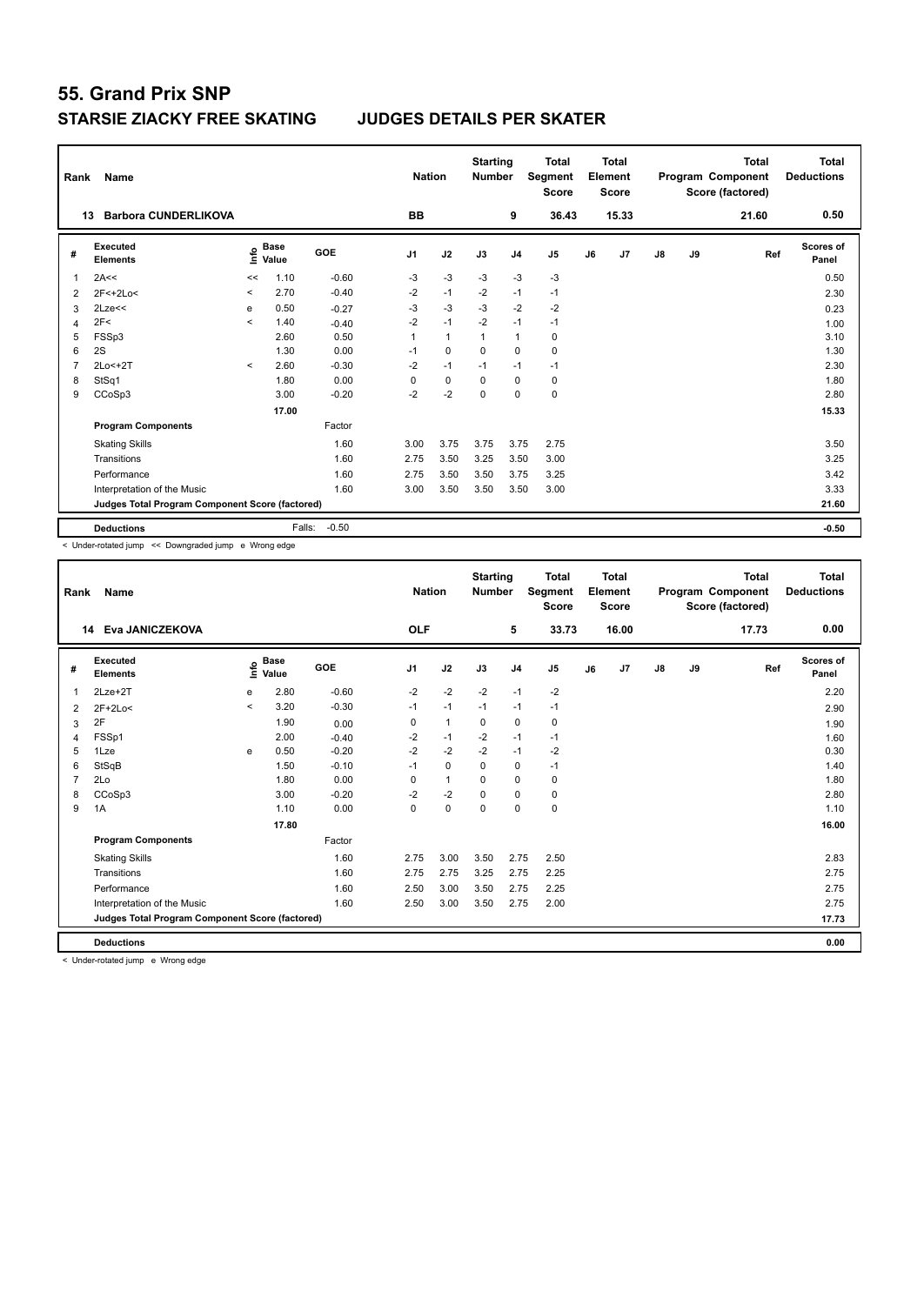| Rank                | Name                                            |                                           |                 |              | <b>Nation</b>  |                                  | <b>Starting</b><br><b>Number</b> |                | <b>Total</b><br>Segment<br><b>Score</b> |    | <b>Total</b><br>Element<br><b>Score</b> |    |    | <b>Total</b><br>Program Component<br>Score (factored) | <b>Total</b><br><b>Deductions</b> |
|---------------------|-------------------------------------------------|-------------------------------------------|-----------------|--------------|----------------|----------------------------------|----------------------------------|----------------|-----------------------------------------|----|-----------------------------------------|----|----|-------------------------------------------------------|-----------------------------------|
|                     | 15 Natalia LEPIESOVA                            |                                           |                 |              | <b>DT</b>      |                                  |                                  | 4              | 26.67                                   |    | 10.47                                   |    |    | 17.20                                                 | 1.00                              |
| #                   | <b>Executed</b><br><b>Elements</b>              | $\frac{e}{E}$ Base<br>$\frac{e}{E}$ Value |                 | GOE          | J <sub>1</sub> | J2                               | J3                               | J <sub>4</sub> | J5                                      | J6 | J7                                      | J8 | J9 | Ref                                                   | Scores of<br>Panel                |
| $\mathbf{1}$        | 2S                                              |                                           | 1.30            | $-0.33$      | $-2$           | $-2$                             | $-2$                             | $-1$           | $-1$                                    |    |                                         |    |    |                                                       | 0.97                              |
| $\overline{2}$      | 2Lo                                             |                                           | 1.80            | $-0.90$      | $-3$           | $-3$                             | $-3$                             | $-3$           | $-3$                                    |    |                                         |    |    |                                                       | 0.90                              |
| 3                   | 1A                                              |                                           | 1.10            | 0.00         | $\mathbf 0$    | $\pmb{0}$                        | 0                                | $\mathbf 0$    | $\mathbf 0$                             |    |                                         |    |    |                                                       | 1.10                              |
| $\overline{4}$      | FCSp1                                           |                                           | 1.90            | 0.17         | $\mathbf{1}$   | 0                                | 0                                | $\mathbf{1}$   | $\mathbf 0$                             |    |                                         |    |    |                                                       | 2.07                              |
| 5                   | StSqB                                           |                                           | 1.50            | 0.00         | $\mathbf 0$    | 0                                | 0                                | $\pmb{0}$      | $\pmb{0}$                               |    |                                         |    |    |                                                       | 1.50                              |
| 6                   | 1Lz                                             |                                           | 0.60            | $-0.27$      | $-2$           | $-3$                             | $-3$                             | $-3$           | $-2$                                    |    |                                         |    |    |                                                       | 0.33                              |
| $\overline{7}$      | 2Lo                                             |                                           | 1.80            | $-0.90$      | -3             | $-3$                             | $-3$                             | $-3$           | $-3$                                    |    |                                         |    |    |                                                       | 0.90                              |
| 8                   | 2S                                              |                                           | 1.30            | $-0.20$      | $-1$           | $-1$                             | $-1$                             | $-1$           | $-1$                                    |    |                                         |    |    |                                                       | 1.10                              |
| 9                   | CCoSp1                                          |                                           | 2.00            | $-0.40$      | $-2$           | $-1$                             | $-1$                             | $-2$           | $-1$                                    |    |                                         |    |    |                                                       | 1.60                              |
|                     |                                                 |                                           | 13.30           |              |                |                                  |                                  |                |                                         |    |                                         |    |    |                                                       | 10.47                             |
|                     | <b>Program Components</b>                       |                                           |                 | Factor       |                |                                  |                                  |                |                                         |    |                                         |    |    |                                                       |                                   |
|                     | <b>Skating Skills</b>                           |                                           |                 | 1.60         | 2.75           | 3.00                             | 3.00                             | 2.75           | 2.25                                    |    |                                         |    |    |                                                       | 2.83                              |
|                     | Transitions                                     |                                           |                 | 1.60         | 2.50           | 2.75                             | 2.50                             | 2.50           | 2.25                                    |    |                                         |    |    |                                                       | 2.50                              |
|                     | Performance                                     |                                           |                 | 1.60         | 2.75           | 2.75                             | 2.50                             | 2.75           | 2.50                                    |    |                                         |    |    |                                                       | 2.67                              |
|                     | Interpretation of the Music                     |                                           |                 | 1.60         | 2.75           | 2.75                             | 2.75                             | 2.75           | 2.25                                    |    |                                         |    |    |                                                       | 2.75                              |
|                     | Judges Total Program Component Score (factored) |                                           |                 |              |                |                                  |                                  |                |                                         |    |                                         |    |    |                                                       | 17.20                             |
|                     | <b>Deductions</b>                               |                                           | Falls:          | $-1.00$      |                |                                  |                                  |                |                                         |    |                                         |    |    |                                                       | $-1.00$                           |
|                     |                                                 |                                           |                 |              |                |                                  |                                  |                |                                         |    |                                         |    |    |                                                       |                                   |
|                     |                                                 |                                           |                 |              |                |                                  |                                  |                |                                         |    |                                         |    |    |                                                       |                                   |
| Rank                | Name                                            |                                           |                 |              | <b>Nation</b>  |                                  | <b>Starting</b><br><b>Number</b> |                | <b>Total</b><br>Segment<br><b>Score</b> |    | <b>Total</b><br>Element<br><b>Score</b> |    |    | <b>Total</b><br>Program Component<br>Score (factored) | <b>Total</b><br><b>Deductions</b> |
|                     | 16 Adela LIPTAKOVA                              |                                           |                 |              | DT             |                                  |                                  | 3              | 24.91                                   |    | 9.40                                    |    |    | 18.01                                                 | 2.50                              |
| #                   | <b>Executed</b><br><b>Elements</b>              | $\overset{\circ}{\text{E}}$ Value         |                 | GOE          | J1             | J2                               | J3                               | J <sub>4</sub> | J5                                      | J6 | J7                                      | J8 | J9 | Ref                                                   | Scores of<br>Panel                |
|                     |                                                 |                                           |                 |              |                |                                  |                                  |                |                                         |    |                                         |    |    |                                                       |                                   |
| $\mathbf{1}$        | 1A                                              |                                           | 1.10            | 0.00         | 0              | 0                                | 0                                | $\mathbf 0$    | $\mathbf 0$                             |    |                                         |    |    |                                                       | 1.10                              |
| $\overline{2}$      | 2F<                                             | $\,<$                                     | 1.40            | $-0.90$      | -3             | $-3$                             | $-3$                             | $-3$           | $-3$                                    |    |                                         |    |    |                                                       | 0.50                              |
| 3                   | 2S+2Lo<                                         | $\,<$                                     | 2.60            | $-0.30$      | $-1$<br>÷.     | $-1$<br>$\overline{\phantom{a}}$ | $-1$<br>÷.                       | $-1$<br>$\sim$ | $-1$<br>ä,                              |    |                                         |    |    |                                                       | 2.30                              |
| $\overline{4}$<br>5 | FCSp<br>1Lz                                     |                                           | 0.00<br>0.60    | 0.00<br>0.00 | $\mathbf 0$    | 0                                | 0                                | $\mathbf 0$    | $\mathbf 0$                             |    |                                         |    |    |                                                       | 0.00<br>0.60                      |
| 6                   | StSqB                                           |                                           | 1.50            | 0.00         | $\mathbf 0$    | 0                                | 0                                | $\mathbf 0$    | $\mathbf 0$                             |    |                                         |    |    |                                                       | 1.50                              |
| $\overline{7}$      | 2S<                                             | $\,<$                                     | 0.90            | $-0.60$      | $-3$           | $-3$                             | -3                               | $-3$           | $-3$                                    |    |                                         |    |    |                                                       | 0.30                              |
| 8                   | 2Lo<+2T<<                                       | $\prec$                                   | 1.70            | $-0.60$      | $-2$           | $-3$                             | $-2$                             | $-2$           | $-2$                                    |    |                                         |    |    |                                                       | 1.10                              |
| 9                   | CCoSp1                                          |                                           | 2.00            | 0.00         | $\mathbf 0$    | $-1$                             | 0                                | $\mathbf 0$    | $\pmb{0}$                               |    |                                         |    |    |                                                       | 2.00                              |
|                     |                                                 |                                           | 11.80           |              |                |                                  |                                  |                |                                         |    |                                         |    |    |                                                       | 9.40                              |
|                     | <b>Program Components</b>                       |                                           |                 | Factor       |                |                                  |                                  |                |                                         |    |                                         |    |    |                                                       |                                   |
|                     |                                                 |                                           |                 | 1.60         | 2.75           | 3.00                             | 3.25                             | 3.00           | 2.50                                    |    |                                         |    |    |                                                       | 2.92                              |
|                     | <b>Skating Skills</b><br>Transitions            |                                           |                 | 1.60         | 2.50           | 2.75                             | 3.00                             |                |                                         |    |                                         |    |    |                                                       | 2.67                              |
|                     | Performance                                     |                                           |                 |              |                |                                  | 3.25                             | 2.75           | 2.25                                    |    |                                         |    |    |                                                       | 2.75                              |
|                     | Interpretation of the Music                     |                                           |                 | 1.60<br>1.60 | 3.00<br>3.00   | 2.75<br>2.75                     | 3.00                             | 2.50<br>3.00   | 2.50<br>2.50                            |    |                                         |    |    |                                                       | 2.92                              |
|                     | Judges Total Program Component Score (factored) |                                           |                 |              |                |                                  |                                  |                |                                         |    |                                         |    |    |                                                       | 18.01                             |
|                     | <b>Deductions</b>                               |                                           | Time violation: | $-1.00$      |                |                                  |                                  | Falls:         | $-1.50$                                 |    |                                         |    |    |                                                       | $-2.50$                           |

< Under-rotated jump << Downgraded jump